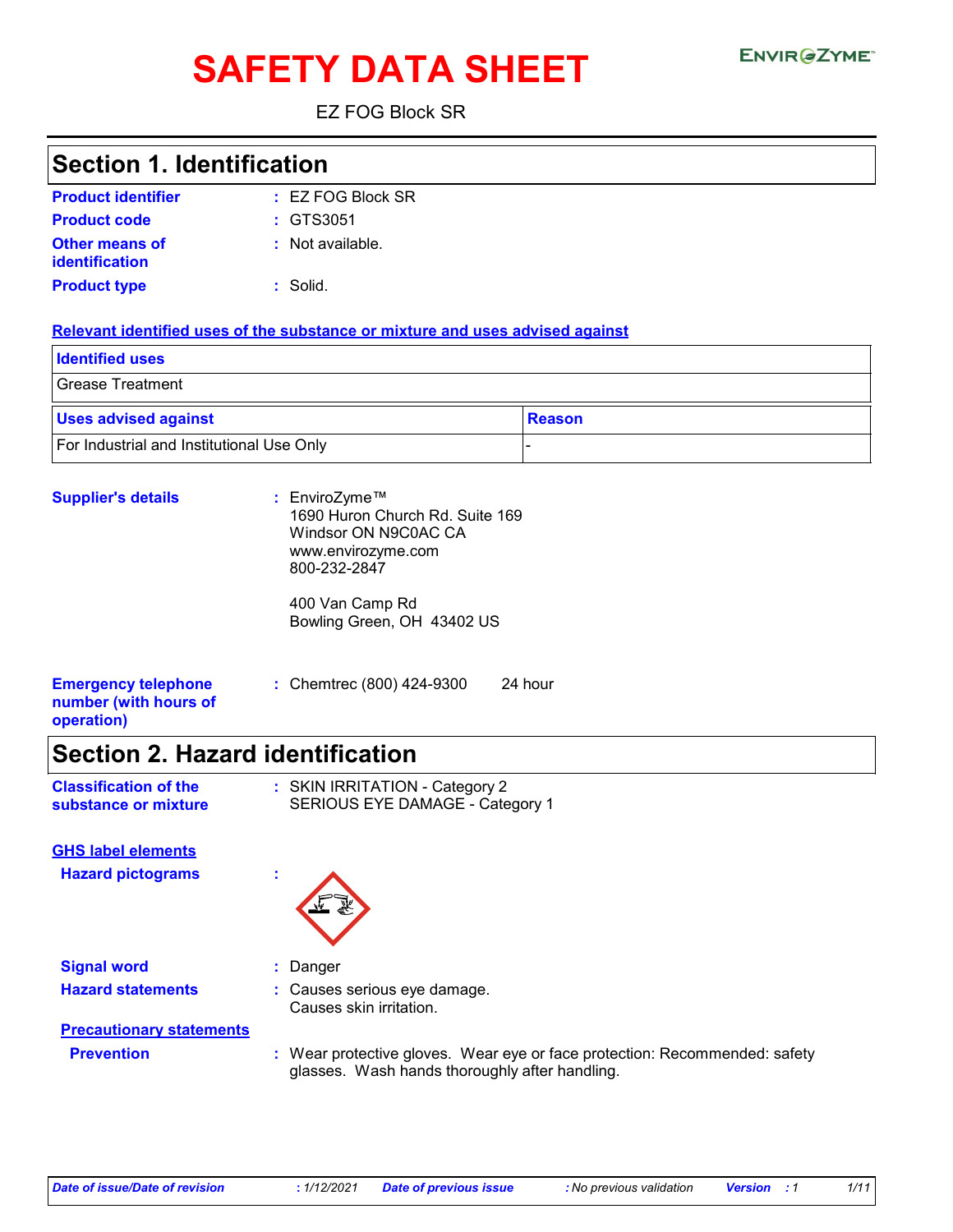# **Section 2. Hazard identification**

| <b>Response</b> | : IF ON SKIN: Wash with plenty of soap and water. Take off contaminated clothing<br>and wash it before reuse. If skin irritation occurs: Get medical attention. IF IN<br>EYES: Rinse cautiously with water for several minutes. Remove contact lenses, if<br>present and easy to do. Continue rinsing. Immediately call a POISON CENTER or<br>physician. |
|-----------------|----------------------------------------------------------------------------------------------------------------------------------------------------------------------------------------------------------------------------------------------------------------------------------------------------------------------------------------------------------|
| <b>Storage</b>  | : Not applicable.                                                                                                                                                                                                                                                                                                                                        |
| <b>Disposal</b> | : Not applicable.                                                                                                                                                                                                                                                                                                                                        |

# **Section 3. Composition/information on ingredients**

| <b>Substance/mixture</b> | : Mixture        |
|--------------------------|------------------|
| <b>Other means of</b>    | : Not available. |
| <b>identification</b>    |                  |

| <b>Ingredient name</b>                                       | $%$ (w/w) | <b>CAS number</b> |
|--------------------------------------------------------------|-----------|-------------------|
| Benzenesulfonic acid, C10-13-alkyl derivatives, sodium salts | $10 - 20$ | 68411-30-3        |
| Amides, coco, N-(hydroxyethyl)                               | $5 - 10$  | 68140-00-1        |
| magnesium distearate                                         | $01 - 1$  | 557-04-0          |

**There are no additional ingredients present which, within the current knowledge of the supplier and in the concentrations applicable, are classified as hazardous to health or the environment and hence require reporting in this section.**

**Occupational exposure limits, if available, are listed in Section 8.**

### **Section 4. First-aid measures**

#### **Description of necessary first aid measures**

| <b>Eye contact</b>  | : Get medical attention immediately. Call a poison center or physician. Immediately<br>flush eyes with plenty of water, occasionally lifting the upper and lower eyelids.<br>Check for and remove any contact lenses. Continue to rinse for at least 10 minutes.<br>Chemical burns must be treated promptly by a physician.                                                                                                                                                                                                                                                                                                                                                                                                                                                                                                                                              |
|---------------------|--------------------------------------------------------------------------------------------------------------------------------------------------------------------------------------------------------------------------------------------------------------------------------------------------------------------------------------------------------------------------------------------------------------------------------------------------------------------------------------------------------------------------------------------------------------------------------------------------------------------------------------------------------------------------------------------------------------------------------------------------------------------------------------------------------------------------------------------------------------------------|
| <b>Inhalation</b>   | : Get medical attention immediately. Call a poison center or physician. Remove<br>victim to fresh air and keep at rest in a position comfortable for breathing. If it is<br>suspected that fumes are still present, the rescuer should wear an appropriate mask<br>or self-contained breathing apparatus. If not breathing, if breathing is irregular or if<br>respiratory arrest occurs, provide artificial respiration or oxygen by trained personnel.<br>It may be dangerous to the person providing aid to give mouth-to-mouth<br>resuscitation. If unconscious, place in recovery position and get medical attention<br>immediately. Maintain an open airway. Loosen tight clothing such as a collar, tie,<br>belt or waistband.                                                                                                                                    |
| <b>Skin contact</b> | : Get medical attention immediately. Call a poison center or physician. Flush<br>contaminated skin with plenty of water. Remove contaminated clothing and shoes.<br>Wash contaminated clothing thoroughly with water before removing it, or wear<br>gloves. Continue to rinse for at least 10 minutes. Chemical burns must be treated<br>promptly by a physician. Wash clothing before reuse. Clean shoes thoroughly<br>before reuse.                                                                                                                                                                                                                                                                                                                                                                                                                                    |
| <b>Ingestion</b>    | : Get medical attention immediately. Call a poison center or physician. Wash out<br>mouth with water. Remove dentures if any. Remove victim to fresh air and keep at<br>rest in a position comfortable for breathing. If material has been swallowed and the<br>exposed person is conscious, give small quantities of water to drink. Stop if the<br>exposed person feels sick as vomiting may be dangerous. Do not induce vomiting<br>unless directed to do so by medical personnel. If vomiting occurs, the head should<br>be kept low so that vomit does not enter the lungs. Chemical burns must be treated<br>promptly by a physician. Never give anything by mouth to an unconscious person.<br>If unconscious, place in recovery position and get medical attention immediately.<br>Maintain an open airway. Loosen tight clothing such as a collar, tie, belt or |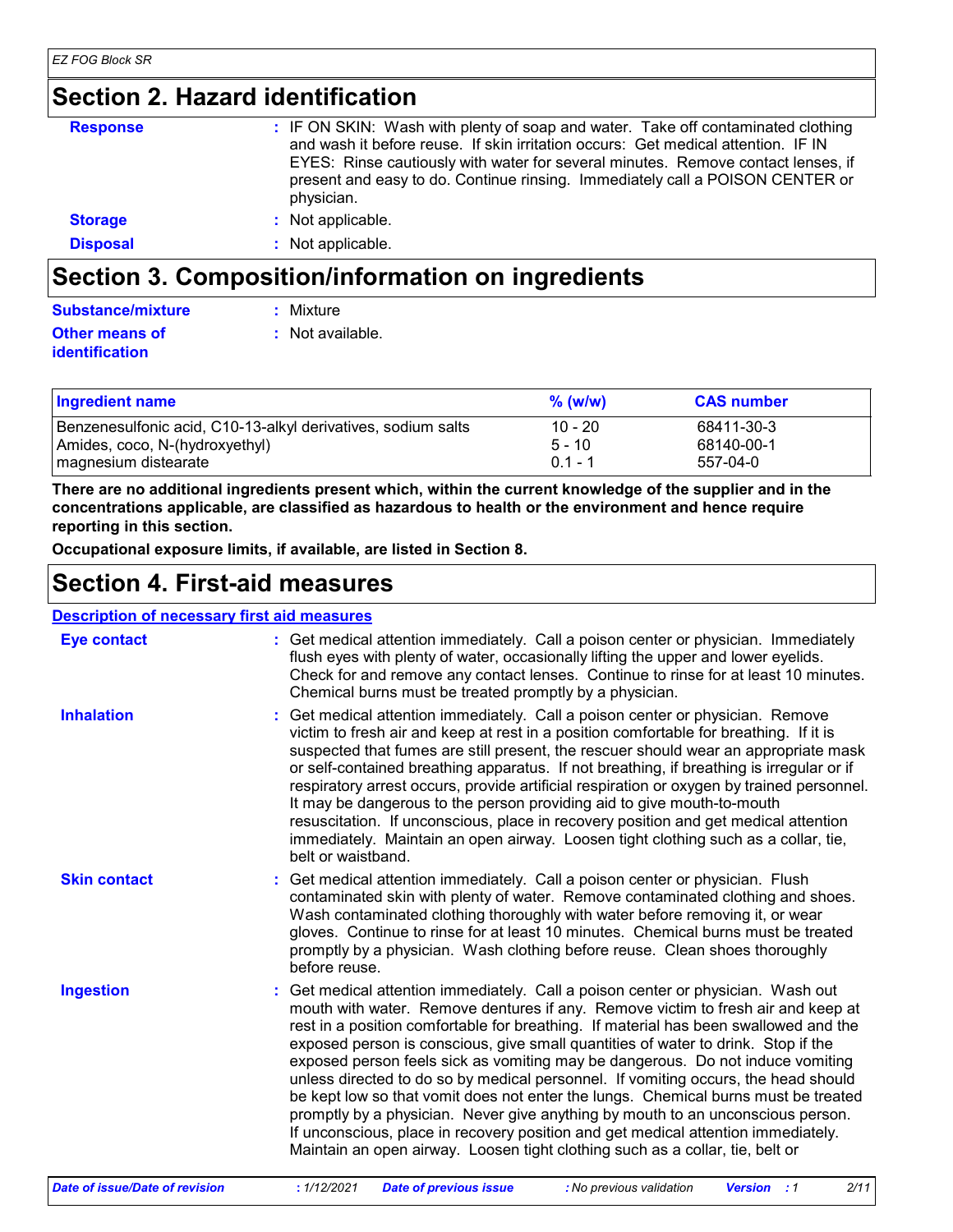# **Section 4. First-aid measures**

waistband.

| Most important symptoms/effects, acute and delayed |                                                                                                                                                                                                                                                                                                                                                                                                                 |
|----------------------------------------------------|-----------------------------------------------------------------------------------------------------------------------------------------------------------------------------------------------------------------------------------------------------------------------------------------------------------------------------------------------------------------------------------------------------------------|
| <b>Potential acute health effects</b>              |                                                                                                                                                                                                                                                                                                                                                                                                                 |
| <b>Eye contact</b>                                 | : Causes serious eye damage.                                                                                                                                                                                                                                                                                                                                                                                    |
| <b>Inhalation</b>                                  | : No known significant effects or critical hazards.                                                                                                                                                                                                                                                                                                                                                             |
| <b>Skin contact</b>                                | : Causes skin irritation.                                                                                                                                                                                                                                                                                                                                                                                       |
| <b>Ingestion</b>                                   | : No known significant effects or critical hazards.                                                                                                                                                                                                                                                                                                                                                             |
| <b>Over-exposure signs/symptoms</b>                |                                                                                                                                                                                                                                                                                                                                                                                                                 |
| <b>Eye contact</b>                                 | : Adverse symptoms may include the following:<br>pain<br>watering<br>redness                                                                                                                                                                                                                                                                                                                                    |
| <b>Inhalation</b>                                  | : No specific data.                                                                                                                                                                                                                                                                                                                                                                                             |
| <b>Skin contact</b>                                | : Adverse symptoms may include the following:<br>pain or irritation<br>redness<br>blistering may occur                                                                                                                                                                                                                                                                                                          |
| <b>Ingestion</b>                                   | : Adverse symptoms may include the following:<br>stomach pains                                                                                                                                                                                                                                                                                                                                                  |
|                                                    | Indication of immediate medical attention and special treatment needed, if necessary                                                                                                                                                                                                                                                                                                                            |
| <b>Notes to physician</b>                          | : Treat symptomatically. Contact poison treatment specialist immediately if large<br>quantities have been ingested or inhaled.                                                                                                                                                                                                                                                                                  |
| <b>Specific treatments</b>                         | : No specific treatment.                                                                                                                                                                                                                                                                                                                                                                                        |
| <b>Protection of first-aiders</b>                  | : No action shall be taken involving any personal risk or without suitable training. If it<br>is suspected that fumes are still present, the rescuer should wear an appropriate<br>mask or self-contained breathing apparatus. It may be dangerous to the person<br>providing aid to give mouth-to-mouth resuscitation. Wash contaminated clothing<br>thoroughly with water before removing it, or wear gloves. |

**See toxicological information (Section 11)**

# **Section 5. Fire-fighting measures**

| <b>Extinguishing media</b>                             |                                                                                                                                                                                                     |
|--------------------------------------------------------|-----------------------------------------------------------------------------------------------------------------------------------------------------------------------------------------------------|
| <b>Suitable extinguishing</b><br>media                 | : Use an extinguishing agent suitable for the surrounding fire.                                                                                                                                     |
| Unsuitable extinguishing<br>media                      | : None known.                                                                                                                                                                                       |
| <b>Specific hazards arising</b><br>from the chemical   | : No specific fire or explosion hazard.                                                                                                                                                             |
| <b>Hazardous thermal</b><br>decomposition products     | Decomposition products may include the following materials:<br>carbon dioxide<br>carbon monoxide<br>halogenated compounds<br>metal oxide/oxides                                                     |
| <b>Special protective actions</b><br>for fire-fighters | : Promptly isolate the scene by removing all persons from the vicinity of the incident if<br>there is a fire. No action shall be taken involving any personal risk or without<br>suitable training. |
| <b>Date of issue/Date of revision</b>                  | 3/11<br>: 1/12/2021<br><b>Date of previous issue</b><br>: No previous validation<br><b>Version</b><br>:1                                                                                            |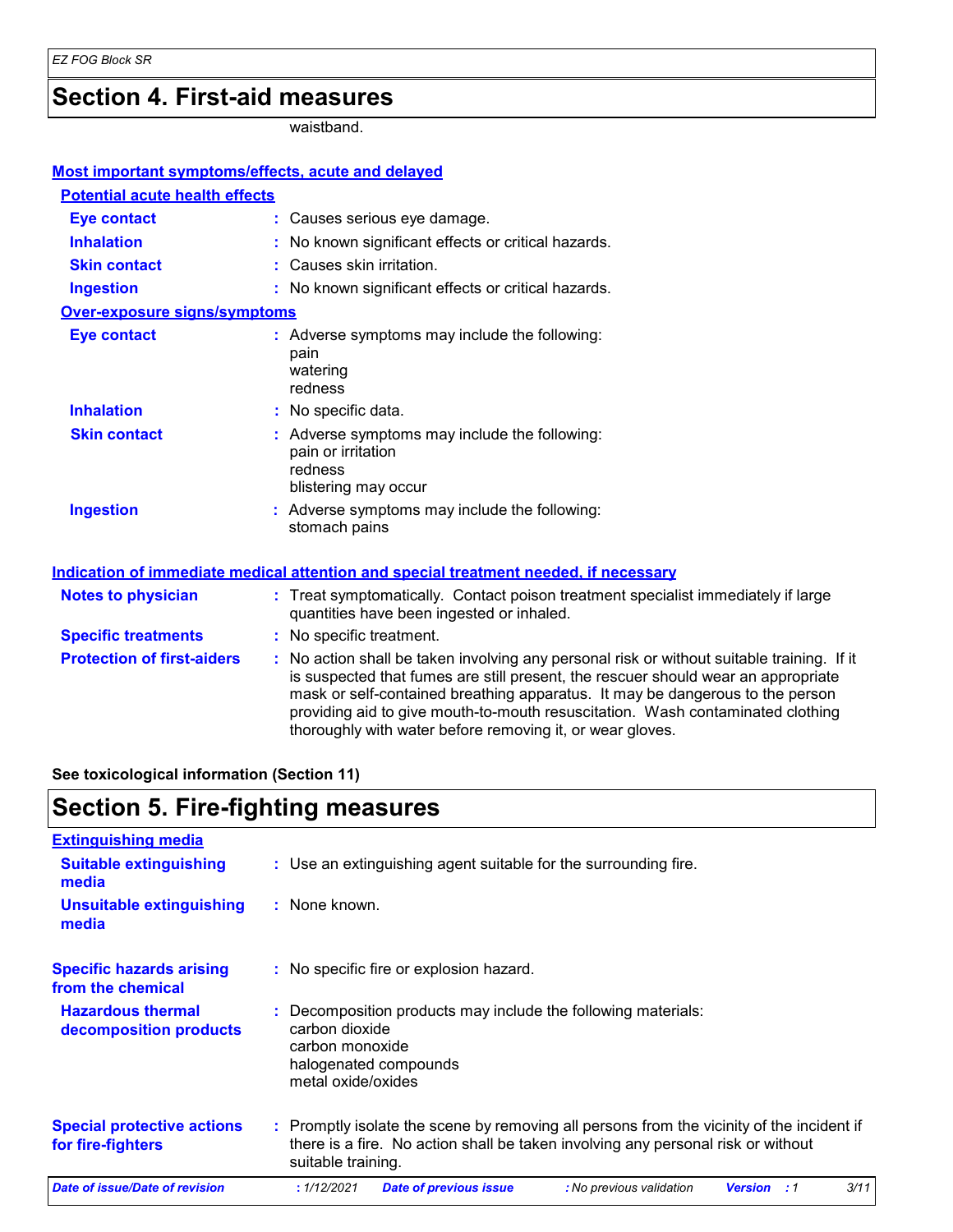# **Section 5. Fire-fighting measures**

**Special protective equipment for fire-fighters** Fire-fighters should wear appropriate protective equipment and self-contained **:** breathing apparatus (SCBA) with a full face-piece operated in positive pressure mode.

### **Section 6. Accidental release measures**

|                                                              |  | <b>Personal precautions, protective equipment and emergency procedures</b>                                                                                                                                                                                                                                                                                                                                                                         |  |
|--------------------------------------------------------------|--|----------------------------------------------------------------------------------------------------------------------------------------------------------------------------------------------------------------------------------------------------------------------------------------------------------------------------------------------------------------------------------------------------------------------------------------------------|--|
| For non-emergency<br>personnel                               |  | : No action shall be taken involving any personal risk or without suitable training.<br>Evacuate surrounding areas. Keep unnecessary and unprotected personnel from<br>entering. Do not touch or walk through spilled material. Provide adequate<br>ventilation. Wear appropriate respirator when ventilation is inadequate. Put on<br>appropriate personal protective equipment.                                                                  |  |
| For emergency responders                                     |  | : If specialized clothing is required to deal with the spillage, take note of any<br>information in Section 8 on suitable and unsuitable materials. See also the<br>information in "For non-emergency personnel".                                                                                                                                                                                                                                  |  |
| <b>Environmental precautions</b>                             |  | : Avoid dispersal of spilled material and runoff and contact with soil, waterways,<br>drains and sewers. Inform the relevant authorities if the product has caused<br>environmental pollution (sewers, waterways, soil or air).                                                                                                                                                                                                                    |  |
| <b>Methods and materials for containment and cleaning up</b> |  |                                                                                                                                                                                                                                                                                                                                                                                                                                                    |  |
| <b>Small spill</b>                                           |  | : Move containers from spill area. Avoid dust generation. Using a vacuum with<br>HEPA filter will reduce dust dispersal. Place spilled material in a designated,<br>labeled waste container. Dispose of via a licensed waste disposal contractor.                                                                                                                                                                                                  |  |
| <b>Large spill</b>                                           |  | : Move containers from spill area. Approach release from upwind. Prevent entry into<br>sewers, water courses, basements or confined areas. Avoid dust generation. Do<br>not dry sweep. Vacuum dust with equipment fitted with a HEPA filter and place in a<br>closed, labeled waste container. Dispose of via a licensed waste disposal<br>contractor. Note: see Section 1 for emergency contact information and Section 13<br>for waste disposal. |  |

# **Section 7. Handling and storage**

| <b>Precautions for safe handling</b>                                             |                                                                                                                                                                                                                                                                                                                                                                                                                                                                                                                                                                                                     |
|----------------------------------------------------------------------------------|-----------------------------------------------------------------------------------------------------------------------------------------------------------------------------------------------------------------------------------------------------------------------------------------------------------------------------------------------------------------------------------------------------------------------------------------------------------------------------------------------------------------------------------------------------------------------------------------------------|
| <b>Protective measures</b>                                                       | : Put on appropriate personal protective equipment (see Section 8). Do not get in<br>eyes or on skin or clothing. Do not ingest. If during normal use the material<br>presents a respiratory hazard, use only with adequate ventilation or wear<br>appropriate respirator. Keep in the original container or an approved alternative<br>made from a compatible material, kept tightly closed when not in use. Empty<br>containers retain product residue and can be hazardous. Do not reuse container.                                                                                              |
| <b>Advice on general</b><br>occupational hygiene                                 | : Eating, drinking and smoking should be prohibited in areas where this material is<br>handled, stored and processed. Workers should wash hands and face before<br>eating, drinking and smoking. Remove contaminated clothing and protective<br>equipment before entering eating areas. See also Section 8 for additional<br>information on hygiene measures.                                                                                                                                                                                                                                       |
| <b>Conditions for safe storage,</b><br>including any<br><b>incompatibilities</b> | : Store in accordance with local regulations. Store in original container protected<br>from direct sunlight in a dry, cool and well-ventilated area, away from incompatible<br>materials (see Section 10) and food and drink. Store locked up. Keep container<br>tightly closed and sealed until ready for use. Containers that have been opened<br>must be carefully resealed and kept upright to prevent leakage. Do not store in<br>unlabeled containers. Use appropriate containment to avoid environmental<br>contamination. See Section 10 for incompatible materials before handling or use. |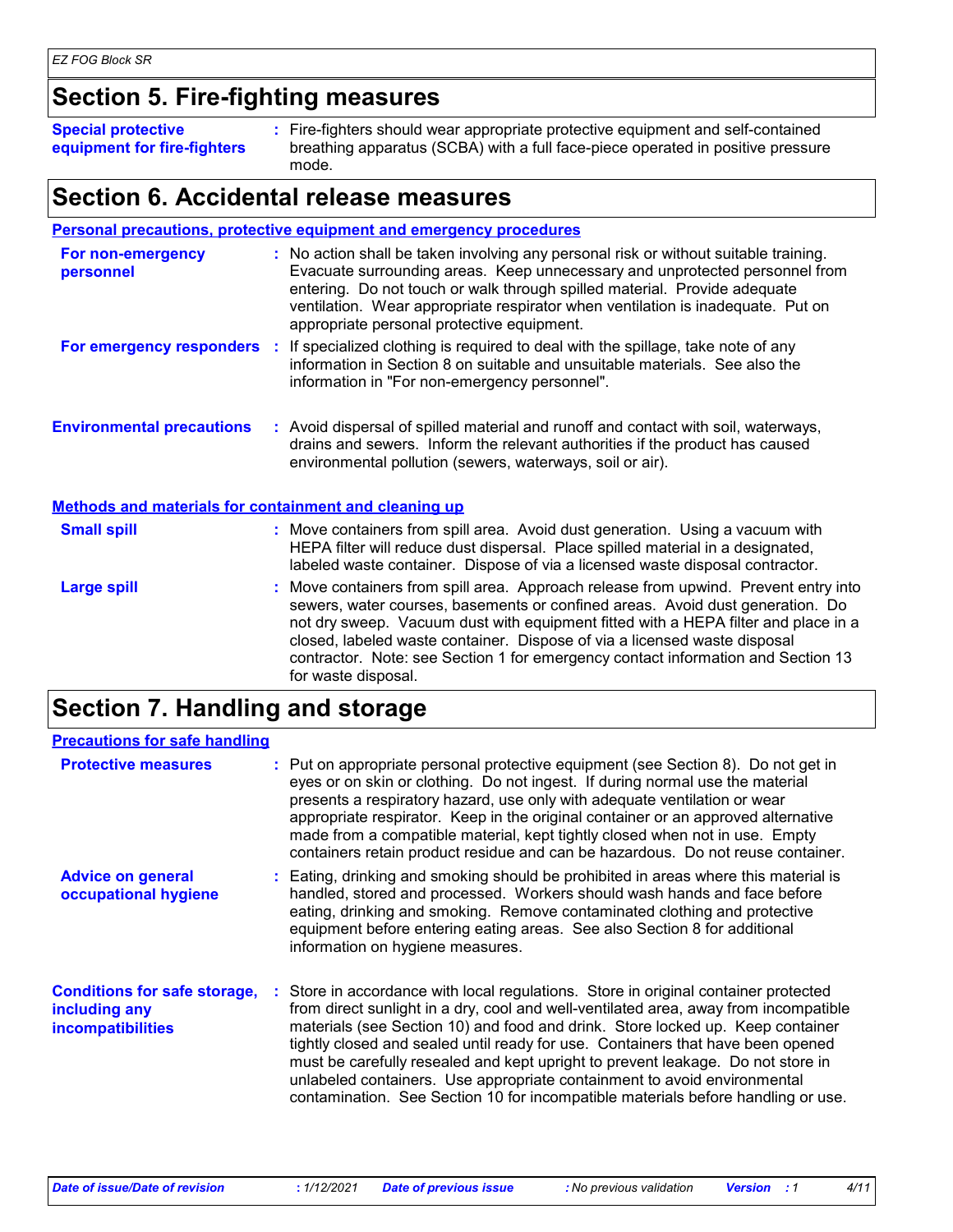# **Section 8. Exposure controls/personal protection**

#### **Control parameters**

#### **Occupational exposure limits**

| <b>Ingredient name</b> | <b>Exposure limits</b>                                                                                                                                                                                                                                                                                                                                                                                             |
|------------------------|--------------------------------------------------------------------------------------------------------------------------------------------------------------------------------------------------------------------------------------------------------------------------------------------------------------------------------------------------------------------------------------------------------------------|
| magnesium distearate   | CA Alberta Provincial (Canada, 6/2018).<br>8 hrs OEL: 10 mg/m <sup>3</sup> 8 hours.<br><b>CA British Columbia Provincial (Canada,</b><br>7/2018).<br>TWA: 10 mg/m <sup>3</sup> 8 hours.<br>CA Ontario Provincial (Canada, 1/2018).<br>TWA: 10 mg/m <sup>3</sup> 8 hours.<br><b>CA Saskatchewan Provincial (Canada,</b><br>7/2013).<br>STEL: 20 mg/m <sup>3</sup> 15 minutes.<br>TWA: 10 mg/m <sup>3</sup> 8 hours. |

| <b>Appropriate engineering</b><br><b>controls</b> | : If user operations generate dust, fumes, gas, vapor or mist, use process enclosures,<br>local exhaust ventilation or other engineering controls to keep worker exposure to<br>airborne contaminants below any recommended or statutory limits.                                                                                |
|---------------------------------------------------|---------------------------------------------------------------------------------------------------------------------------------------------------------------------------------------------------------------------------------------------------------------------------------------------------------------------------------|
| <b>Environmental exposure</b><br><b>controls</b>  | : Emissions from ventilation or work process equipment should be checked to ensure<br>they comply with the requirements of environmental protection legislation. In some<br>cases, fume scrubbers, filters or engineering modifications to the process<br>equipment will be necessary to reduce emissions to acceptable levels. |

| Individual protection measures |  |
|--------------------------------|--|
|--------------------------------|--|

| <b>Hygiene measures</b>      | : Wash hands, forearms and face thoroughly after handling chemical products, before<br>eating, smoking and using the lavatory and at the end of the working period.<br>Appropriate techniques should be used to remove potentially contaminated clothing.<br>Wash contaminated clothing before reusing. Ensure that eyewash stations and<br>safety showers are close to the workstation location.                                                                                                                                                                                                                         |
|------------------------------|---------------------------------------------------------------------------------------------------------------------------------------------------------------------------------------------------------------------------------------------------------------------------------------------------------------------------------------------------------------------------------------------------------------------------------------------------------------------------------------------------------------------------------------------------------------------------------------------------------------------------|
| <b>Eye/face protection</b>   | : Safety eyewear complying with an approved standard should be used when a risk<br>assessment indicates this is necessary to avoid exposure to liquid splashes, mists,<br>gases or dusts. If contact is possible, the following protection should be worn,<br>unless the assessment indicates a higher degree of protection: chemical splash<br>goggles and/or face shield. If inhalation hazards exist, a full-face respirator may be<br>required instead. Recommended: safety glasses                                                                                                                                   |
| <b>Skin protection</b>       |                                                                                                                                                                                                                                                                                                                                                                                                                                                                                                                                                                                                                           |
| <b>Hand protection</b>       | : Chemical-resistant, impervious gloves complying with an approved standard should<br>be worn at all times when handling chemical products if a risk assessment indicates<br>this is necessary. Considering the parameters specified by the glove manufacturer,<br>check during use that the gloves are still retaining their protective properties. It<br>should be noted that the time to breakthrough for any glove material may be<br>different for different glove manufacturers. In the case of mixtures, consisting of<br>several substances, the protection time of the gloves cannot be accurately<br>estimated. |
| <b>Body protection</b>       | : Personal protective equipment for the body should be selected based on the task<br>being performed and the risks involved and should be approved by a specialist<br>before handling this product.                                                                                                                                                                                                                                                                                                                                                                                                                       |
| <b>Other skin protection</b> | : Appropriate footwear and any additional skin protection measures should be<br>selected based on the task being performed and the risks involved and should be<br>approved by a specialist before handling this product.                                                                                                                                                                                                                                                                                                                                                                                                 |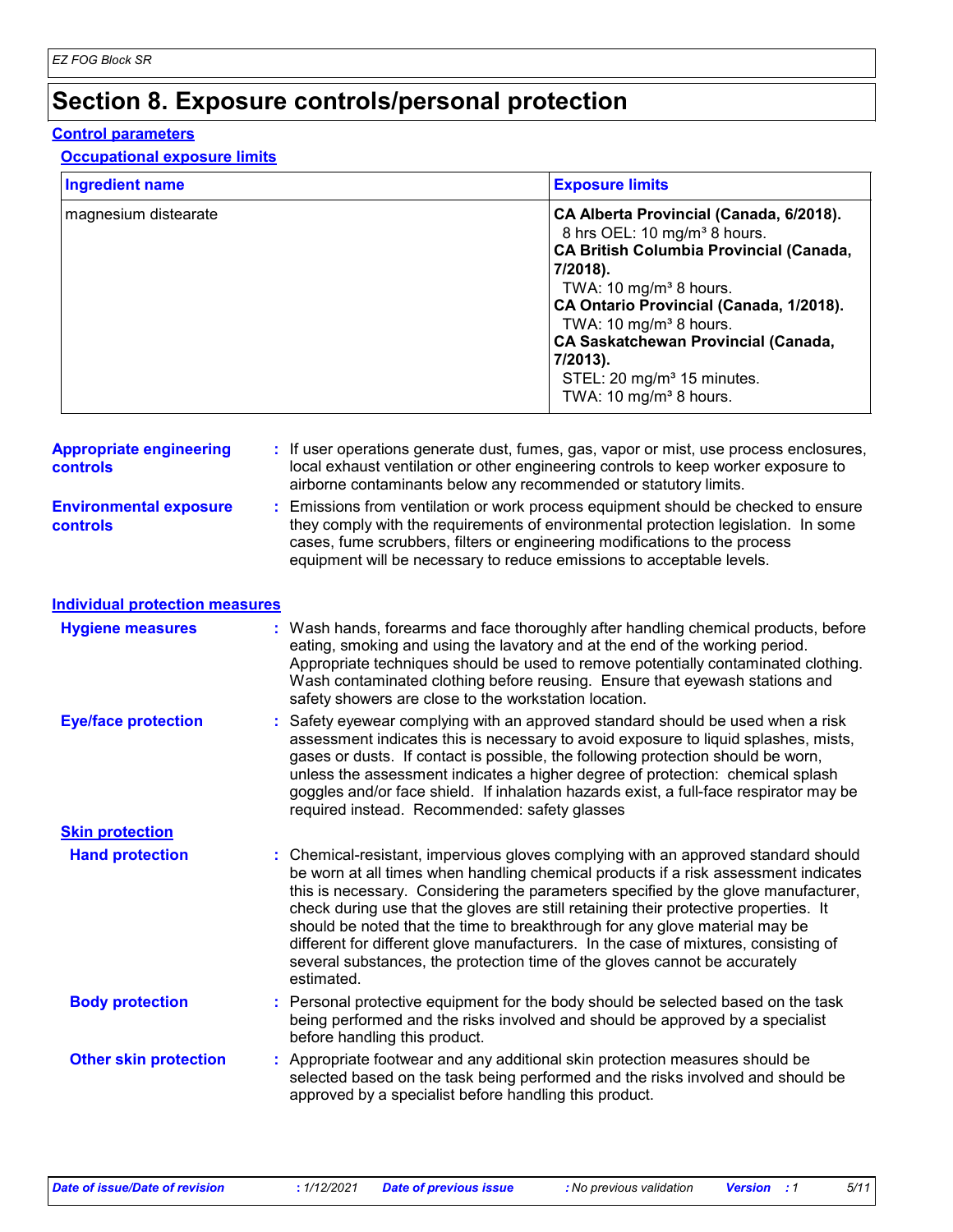### **Section 8. Exposure controls/personal protection**

**Respiratory protection :**

: Based on the hazard and potential for exposure, select a respirator that meets the appropriate standard or certification. Respirators must be used according to a respiratory protection program to ensure proper fitting, training, and other important aspects of use.

# **Section 9. Physical and chemical properties**

| <b>Appearance</b>                                 |    |                             |
|---------------------------------------------------|----|-----------------------------|
| <b>Physical state</b>                             |    | Solid.                      |
| <b>Color</b>                                      |    | Blue.                       |
| Odor                                              |    | Odorless.                   |
| <b>Odor threshold</b>                             |    | Not available.              |
| рH                                                |    | Not available.              |
| <b>Melting point</b>                              |    | Not available.              |
| <b>Boiling point</b>                              |    | Not available.              |
| <b>Flash point</b>                                |    | Closed cup: Not applicable. |
| <b>Evaporation rate</b>                           |    | Not available.              |
| <b>Flammability (solid, gas)</b>                  |    | Not available.              |
| Lower and upper explosive<br>(flammable) limits   |    | : Not available.            |
| <b>Vapor pressure</b>                             |    | Not available.              |
| <b>Vapor density</b>                              |    | Not available.              |
| <b>Relative density</b>                           |    | Not available.              |
| <b>Solubility</b>                                 |    | Not available.              |
| <b>Solubility in water</b>                        |    | Not available.              |
| <b>Partition coefficient: n-</b><br>octanol/water |    | : Not available.            |
| <b>Auto-ignition temperature</b>                  |    | Not available.              |
| <b>Decomposition temperature</b>                  | t. | Not available.              |
| <b>Viscosity</b>                                  |    | Not available.              |
| Flow time (ISO 2431)                              |    | Not available.              |

### **Section 10. Stability and reactivity**

| <b>Reactivity</b>                                   | : No specific test data related to reactivity available for this product or its ingredients.              |
|-----------------------------------------------------|-----------------------------------------------------------------------------------------------------------|
| <b>Chemical stability</b>                           | : The product is stable.                                                                                  |
| <b>Possibility of hazardous</b><br><b>reactions</b> | : Under normal conditions of storage and use, hazardous reactions will not occur.                         |
| <b>Conditions to avoid</b>                          | : No specific data.                                                                                       |
| <b>Incompatible materials</b>                       | : Not available.                                                                                          |
| <b>Hazardous decomposition</b><br>products          | : Under normal conditions of storage and use, hazardous decomposition products<br>should not be produced. |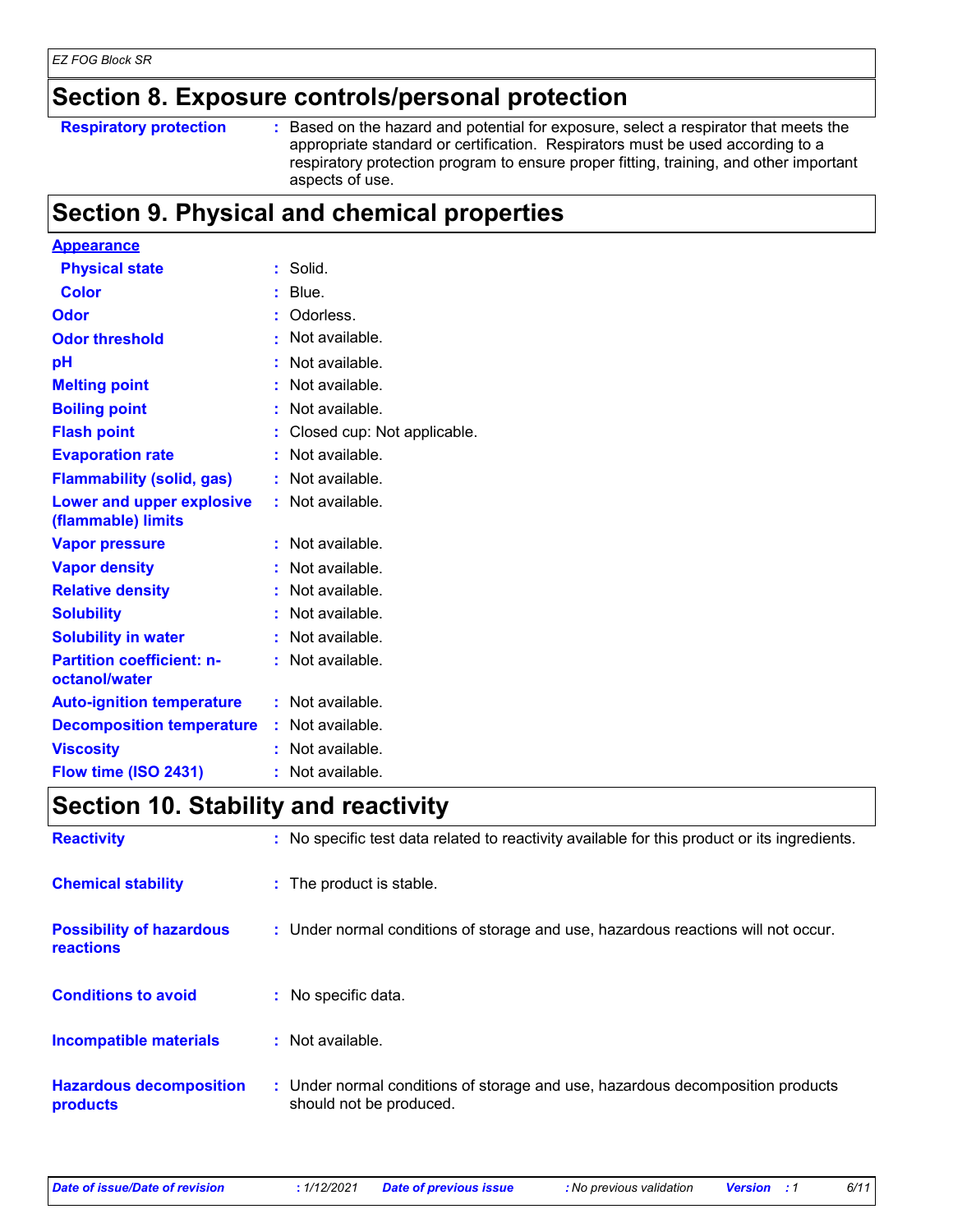# **Section 11. Toxicological information**

#### **Information on toxicological effects**

#### **Acute toxicity**

| <b>Product/ingredient name</b>                                     | <b>Result</b> | <b>Species</b> | <b>Dose</b>  | <b>Exposure</b> |
|--------------------------------------------------------------------|---------------|----------------|--------------|-----------------|
| Benzenesulfonic acid,<br>C10-13-alkyl derivatives,<br>sodium salts | LD50 Oral     | Rat            | 404 mg/kg    |                 |
| magnesium distearate                                               | LD50 Oral     | Rat            | >10000 mg/kg |                 |

#### **Irritation/Corrosion**

| <b>Product/ingredient name</b>                                       | <b>Result</b>            | <b>Species</b> | <b>Score</b> | <b>Exposure</b> | <b>Observation</b> |
|----------------------------------------------------------------------|--------------------------|----------------|--------------|-----------------|--------------------|
| l Benzenesulfonic acid.<br>C10-13-alkyl derivatives,<br>sodium salts | Skin - Moderate irritant | Rabbit         |              | 0.5 Mililiters  |                    |

#### **Sensitization**

Not available.

#### **Mutagenicity**

Not available.

#### **Carcinogenicity**

Not available.

#### **Reproductive toxicity**

Not available.

#### **Teratogenicity**

Not available.

#### **Specific target organ toxicity (single exposure)**

| <b>Name</b>          | <b>Category</b> | <b>Route of</b><br><b>exposure</b> | <b>Target organs</b>            |
|----------------------|-----------------|------------------------------------|---------------------------------|
| magnesium distearate | Category 3      | Not applicable.                    | Respiratory tract<br>irritation |

#### **Specific target organ toxicity (repeated exposure)**

Not available.

#### **Aspiration hazard**

Not available.

| <b>Information on the likely</b> | : Routes of entry not anticipated: Oral, Dermal, Inhalation. |  |
|----------------------------------|--------------------------------------------------------------|--|
|----------------------------------|--------------------------------------------------------------|--|

# **routes of exposure**

**Inhalation :** No known significant effects or critical hazards. **Ingestion :** No known significant effects or critical hazards. **Skin contact :** Causes skin irritation. **Eye contact :** Causes serious eye damage. **Potential acute health effects**

#### **Symptoms related to the physical, chemical and toxicological characteristics**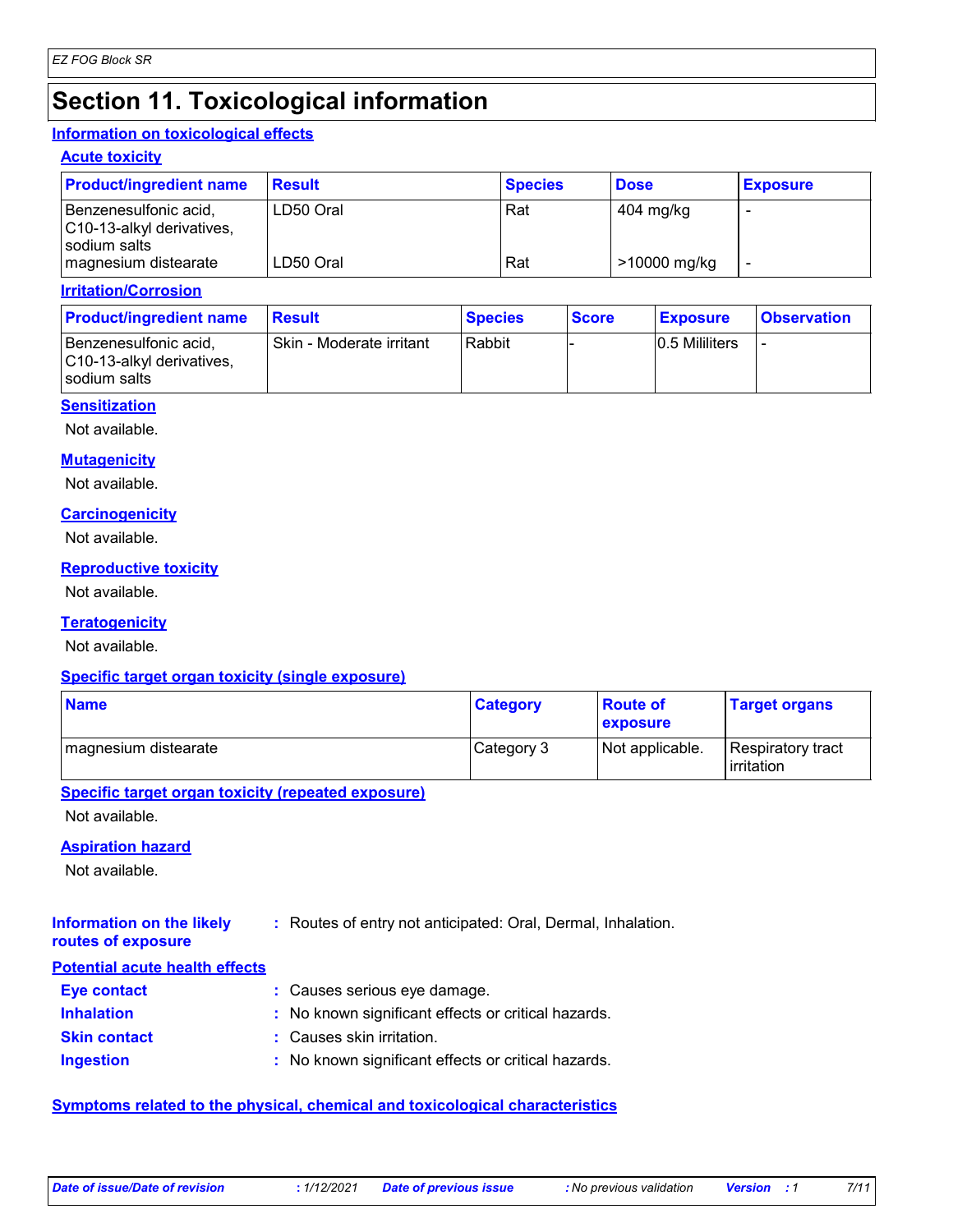# **Section 11. Toxicological information**

| <b>Eye contact</b>  | : Adverse symptoms may include the following:<br>pain<br>watering<br>redness                           |
|---------------------|--------------------------------------------------------------------------------------------------------|
| <b>Inhalation</b>   | : No specific data.                                                                                    |
| <b>Skin contact</b> | : Adverse symptoms may include the following:<br>pain or irritation<br>redness<br>blistering may occur |
| <b>Ingestion</b>    | : Adverse symptoms may include the following:<br>stomach pains                                         |

|                                                   | Delayed and immediate effects and also chronic effects from short and long term exposure |
|---------------------------------------------------|------------------------------------------------------------------------------------------|
| <b>Short term exposure</b>                        |                                                                                          |
| <b>Potential immediate</b><br>effects             | $:$ Not available.                                                                       |
| <b>Potential delayed effects : Not available.</b> |                                                                                          |
| <b>Long term exposure</b>                         |                                                                                          |
| <b>Potential immediate</b><br><b>effects</b>      | $:$ Not available.                                                                       |
| <b>Potential delayed effects : Not available.</b> |                                                                                          |
| <b>Potential chronic health effects</b>           |                                                                                          |
| Not available.                                    |                                                                                          |
| <b>General</b>                                    | : No known significant effects or critical hazards.                                      |
| <b>Carcinogenicity</b>                            | : No known significant effects or critical hazards.                                      |
| <b>Mutagenicity</b>                               | : No known significant effects or critical hazards.                                      |
| <b>Teratogenicity</b>                             | : No known significant effects or critical hazards.                                      |
| <b>Developmental effects</b>                      | : No known significant effects or critical hazards.                                      |
| <b>Fertility effects</b>                          | : No known significant effects or critical hazards.                                      |

#### **Numerical measures of toxicity**

| <b>Acute toxicity estimates</b> |                  |  |
|---------------------------------|------------------|--|
| Route                           | <b>ATE</b> value |  |
| Oral                            | 2238.23 mg/kg    |  |

# **Section 12. Ecological information**

#### **Toxicity**

| <b>Product/ingredient name</b>                                                                           | <b>Result</b>                                                         | <b>Species</b>                                                                                                                      | <b>Exposure</b> |
|----------------------------------------------------------------------------------------------------------|-----------------------------------------------------------------------|-------------------------------------------------------------------------------------------------------------------------------------|-----------------|
| Benzenesulfonic acid,<br>C10-13-alkyl derivatives,<br>sodium salts<br>Amides, coco, N-<br>(hydroxyethyl) | Acute LC50 5 mg/l Fresh water<br>Acute LC50 >100000 µg/l Marine water | Fish - Oncorhynchus mykiss -<br>Juvenile (Fledgling, Hatchling,<br>Weanling)<br>Crustaceans - Crangon crangon   48 hours<br>- Adult | 96 hours        |

#### **Persistence and degradability**

| Date of issue/Date of revision | 1/12/2021 | <b>Date of previous issue</b> | : No previous validation | <b>Version</b> : 1 | 8/11 |
|--------------------------------|-----------|-------------------------------|--------------------------|--------------------|------|
|--------------------------------|-----------|-------------------------------|--------------------------|--------------------|------|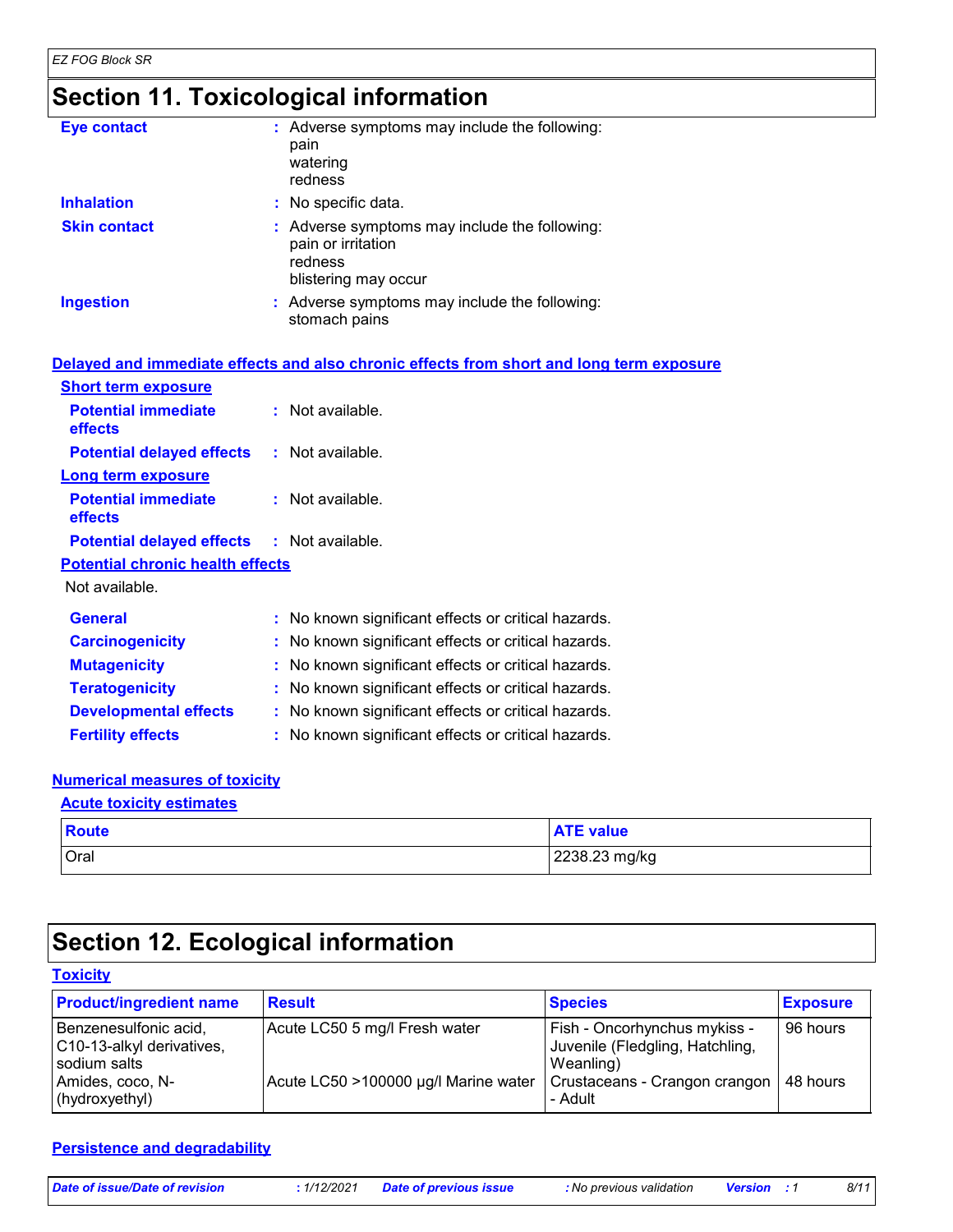# **Section 12. Ecological information**

Not available.

#### **Bioaccumulative potential**

| <b>Product/ingredient name</b>                                       | <b>LogP</b> <sub>ow</sub> | <b>BCF</b> | <b>Potential</b> |
|----------------------------------------------------------------------|---------------------------|------------|------------------|
| Benzenesulfonic acid,<br>C10-13-alkyl derivatives,<br>l sodium salts | 3.32                      |            | low              |

#### **Mobility in soil**

| <b>Soil/water partition</b>    | : Not available. |
|--------------------------------|------------------|
| coefficient (K <sub>oc</sub> ) |                  |

**Other adverse effects** : No known significant effects or critical hazards.

### **Section 13. Disposal considerations**

| <b>Disposal methods</b> | : The generation of waste should be avoided or minimized wherever possible.<br>Disposal of this product, solutions and any by-products should at all times comply<br>with the requirements of environmental protection and waste disposal legislation<br>and any regional local authority requirements. Dispose of surplus and non-<br>recyclable products via a licensed waste disposal contractor. Waste should not be<br>disposed of untreated to the sewer unless fully compliant with the requirements of<br>all authorities with jurisdiction. Waste packaging should be recycled. Incineration or<br>landfill should only be considered when recycling is not feasible. This material and<br>its container must be disposed of in a safe way. Care should be taken when<br>handling emptied containers that have not been cleaned or rinsed out. Empty |
|-------------------------|---------------------------------------------------------------------------------------------------------------------------------------------------------------------------------------------------------------------------------------------------------------------------------------------------------------------------------------------------------------------------------------------------------------------------------------------------------------------------------------------------------------------------------------------------------------------------------------------------------------------------------------------------------------------------------------------------------------------------------------------------------------------------------------------------------------------------------------------------------------|
|                         | containers or liners may retain some product residues. Avoid dispersal of spilled<br>material and runoff and contact with soil, waterways, drains and sewers.                                                                                                                                                                                                                                                                                                                                                                                                                                                                                                                                                                                                                                                                                                 |

### **Section 14. Transport information**

|                                      | <b>TDG</b><br><b>Classification</b> | <b>DOT</b><br><b>Classification</b> | <b>ADR/RID</b> | <b>IMDG</b>              | <b>IATA</b>              |
|--------------------------------------|-------------------------------------|-------------------------------------|----------------|--------------------------|--------------------------|
| <b>UN number</b>                     | Not regulated.                      | Not regulated.                      | Not regulated. | Not regulated.           | Not regulated.           |
| <b>UN proper</b><br>shipping name    | $\overline{\phantom{0}}$            |                                     |                | $\overline{\phantom{0}}$ |                          |
| <b>Transport</b><br>hazard class(es) |                                     |                                     |                | $\overline{\phantom{0}}$ |                          |
| <b>Packing group</b>                 | $\overline{\phantom{a}}$            | -                                   |                | $\overline{\phantom{a}}$ | $\overline{\phantom{0}}$ |
| <b>Environmental</b><br>hazards      | No.                                 | No.                                 | No.            | No.                      | No.                      |

**Special precautions for user Transport within user's premises:** always transport in closed containers that are **:** upright and secure. Ensure that persons transporting the product know what to do in the event of an accident or spillage.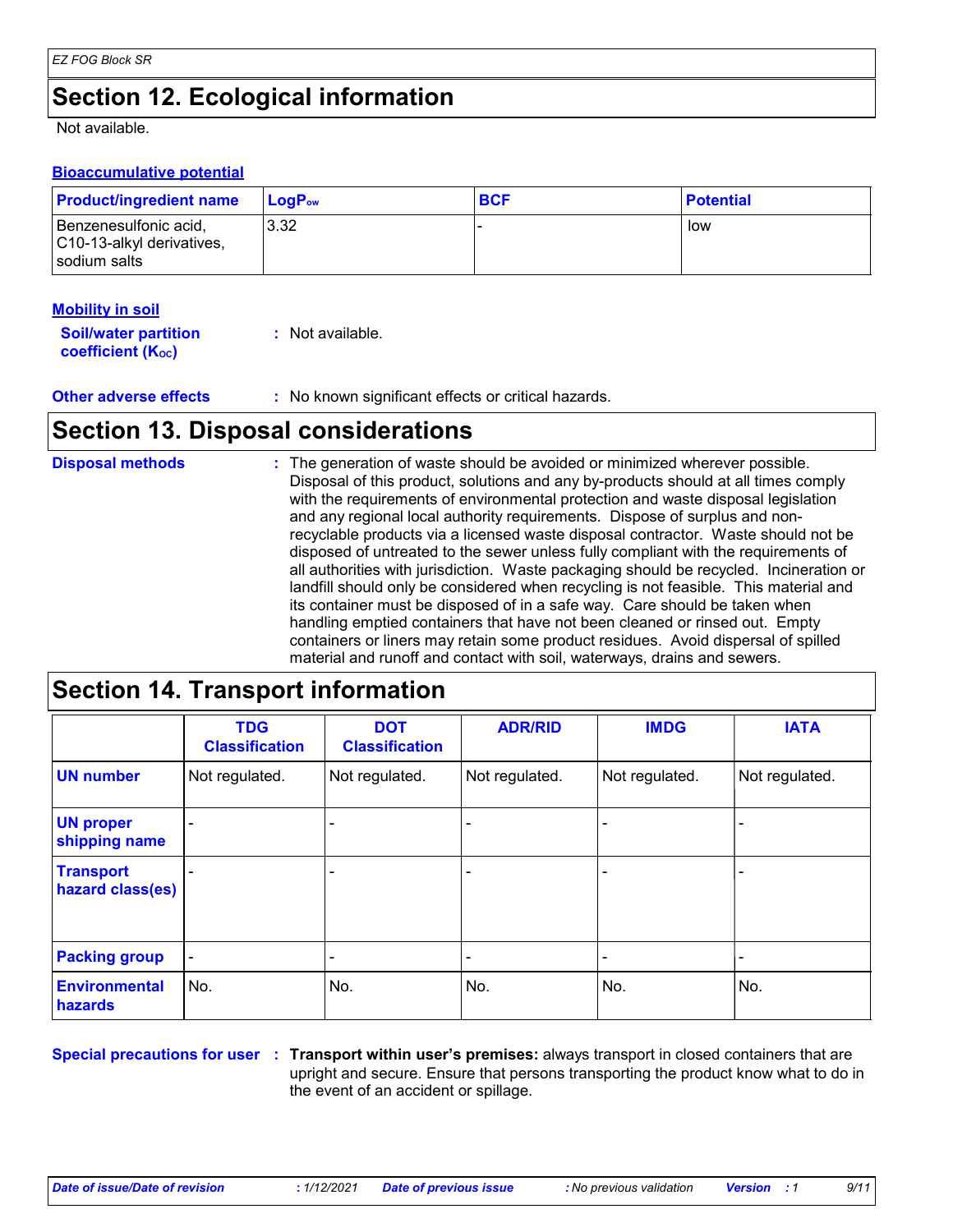# **Section 14. Transport information**

**Transport in bulk according to Annex II of MARPOL and the IBC Code :** Not available.

### **Section 15. Regulatory information**

#### **Canadian lists**

- **Canadian NPRI :** None of the components are listed.
- **CEPA Toxic substances :** None of the components are listed.

#### **International regulations**

**Chemical Weapon Convention List Schedules I, II & III Chemicals** Not listed.

#### **Montreal Protocol**

Not listed.

**Stockholm Convention on Persistent Organic Pollutants**

Not listed.

#### **Rotterdam Convention on Prior Informed Consent (PIC)**

Not listed.

#### **UNECE Aarhus Protocol on POPs and Heavy Metals**

Not listed.

#### **Inventory list**

| <b>Australia</b>         | : Not determined.                                                                    |
|--------------------------|--------------------------------------------------------------------------------------|
| <b>Canada</b>            | : All components are listed or exempted.                                             |
| <b>China</b>             | : Not determined.                                                                    |
| <b>Europe</b>            | : Not determined.                                                                    |
| <b>Japan</b>             | : Japan inventory (ENCS): Not determined.<br>Japan inventory (ISHL): Not determined. |
| <b>Malaysia</b>          | : Not determined                                                                     |
| <b>New Zealand</b>       | : Not determined.                                                                    |
| <b>Philippines</b>       | : Not determined.                                                                    |
| <b>Republic of Korea</b> | : Not determined.                                                                    |
| <b>Taiwan</b>            | : Not determined.                                                                    |
| <b>Thailand</b>          | : Not determined.                                                                    |
| <b>Turkey</b>            | : Not determined.                                                                    |
| <b>United States</b>     | : All components are listed or exempted.                                             |
| <b>Viet Nam</b>          | : Not determined.                                                                    |

### **Section 16. Other information**

| <b>History</b>                    |                          |
|-----------------------------------|--------------------------|
| <b>Date of printing</b>           | : 1/12/2021              |
| Date of issue/Date of<br>revision | : 1/12/2021              |
| Date of previous issue            | : No previous validation |
| <b>Version</b>                    | : 1                      |